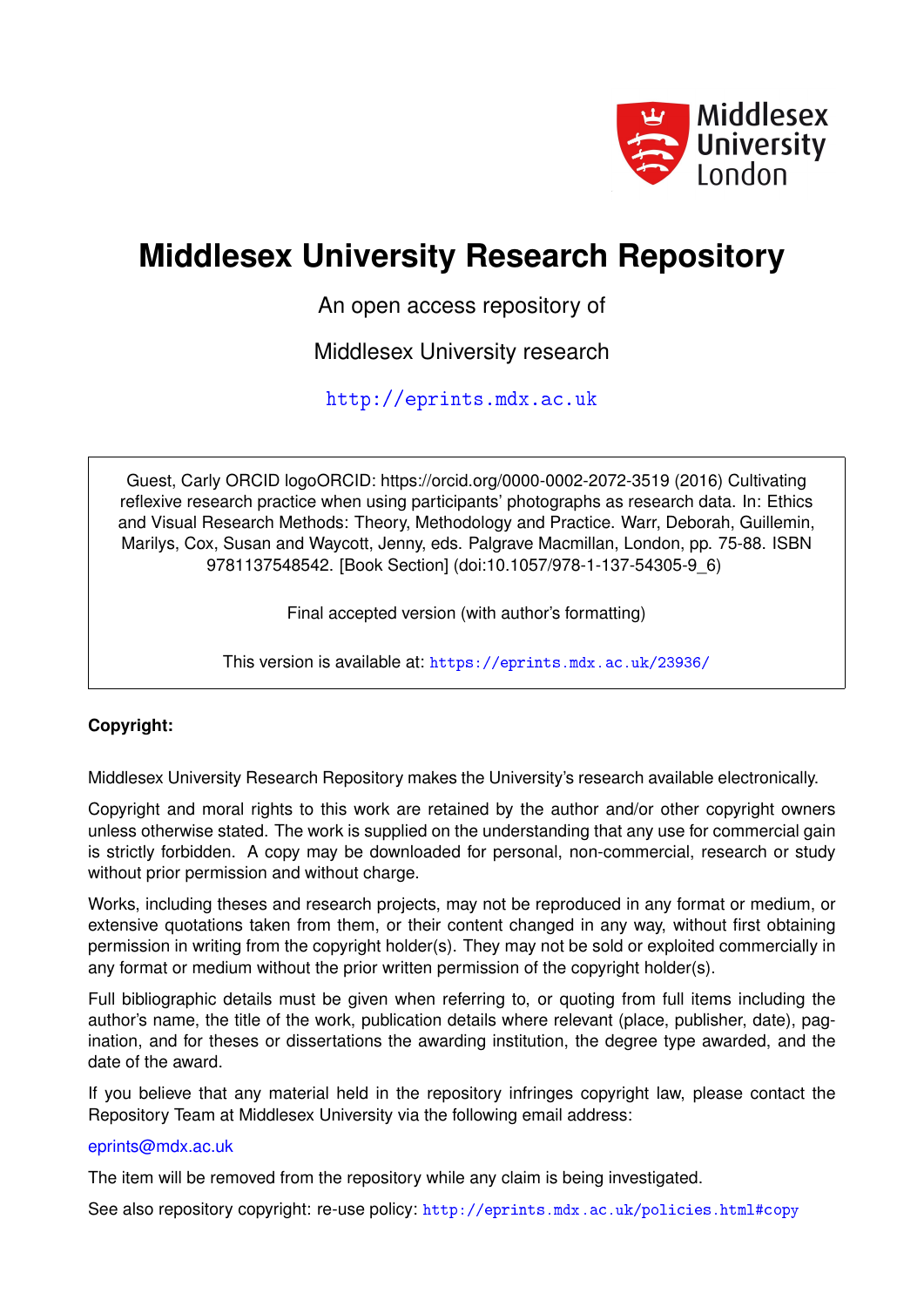# **Cultivating reflexive research practice when using participants' photographs as research data**

Carly Guest

#### *Abstract*

This chapter reflects on a study exploring the development of a feminist consciousness. During the interviews participants were invited to share photographs that were significant to their feminist becoming. Various ethical and methodological challenges arose through the use of visual data, in particular the ethics of the interpretation and dissemination of participants' personal photographs. Both issues were highlighted and addressed through reflexive research practice, which exposed how the researcher's reaction to and feelings about the photographs impacted upon how they were interpreted and shared. Reflexivity demands that researchers interrogate their research choices and is essential for ethical and rigorous research. This chapter argues that visual methods, whilst posing new ethical challenges, can enhance the reflexive research practice necessary for responding to and navigating its challenges.

## *Introduction*

Researchers across disciplines are increasingly using visual methods to explore multiple layers of experience (Brookfield et al., 2008; Del Busso, 2011; Silver and Reavey, 2010). In this chapter I consider some methodological and ethical challenges that arise from the use of photographs as data, drawing on two examples from my research into women's narratives of becoming feminist. This work, which involved blending photo-elicitation methods and narrative interviewing, was influenced by the developing tradition within social research for using creative research methodologies as a means of exploring experience. I argue that visual methods, specifically the use of personal photographs, offers opportunities for and demands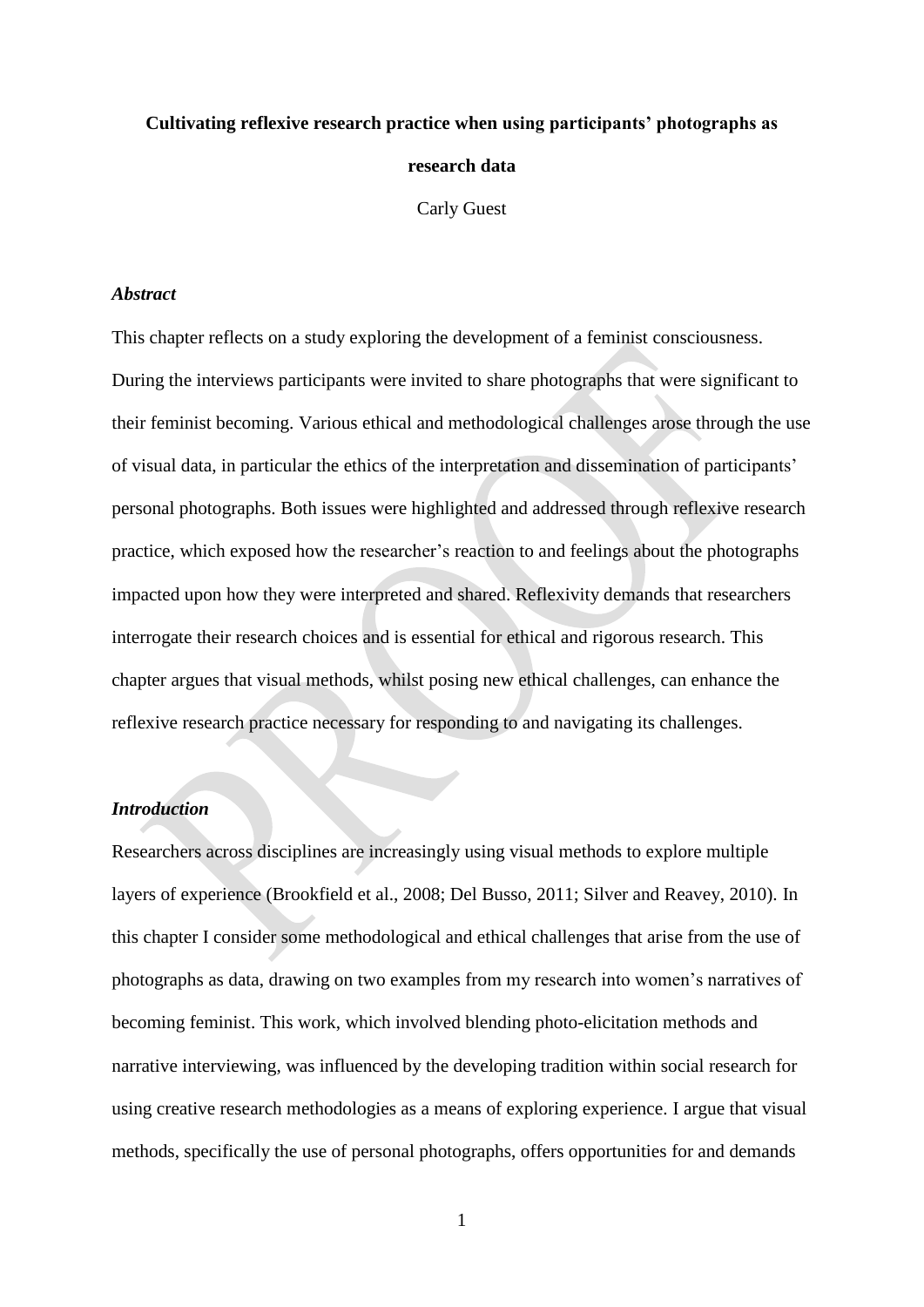reflexivity in order to navigate the challenges that unfold across the research process. As research data, photographs can have multiple layers of meaning for both the researcher and participant. To understand how and why these layers are brought more or less into view we must reflect on our own response to the images and to consider the factors that shape our interpretation of them.

I discuss photographs shared by two participants that I refer to as Rebecca and Alice. Rebecca's photograph prompted questions about the process of interpretation and the importance of reflexivity to ensure participants' stories are not overwhelmed by researchers' own stories. Alice's photograph highlighted the challenges of navigating political and ethical concerns when disseminating findings from visual research. Both of these examples highlight the power that researchers have in the ways that images are interpreted and shared, and the importance of engaging in reflexive work to interrogate how and why we make methodological and ethical decisions.

#### *Methodology*

The study involved interviewing feminist women aged between twenty and thirty-five. The interview approach was based on the Biographical Narrative Interpretive Method (Wengraf, 2004), and was adapted to incorporate visual methods. The interviews were loosely structured in three parts. To begin the women were asked to tell their stories of 'becoming feminist'. I then asked questions based upon their account to draw out details of moments, people and places of importance. Finally, I invited the women to share photographs and explain why they were meaningful. These discussions drew out the participants' interpretation of the images and their significance to their story of becoming feminist.

Annette Kuhn's (1995) guidelines for visual analysis provided a framework for exploring the significance of the photographs with participants. Kuhn asks the viewer to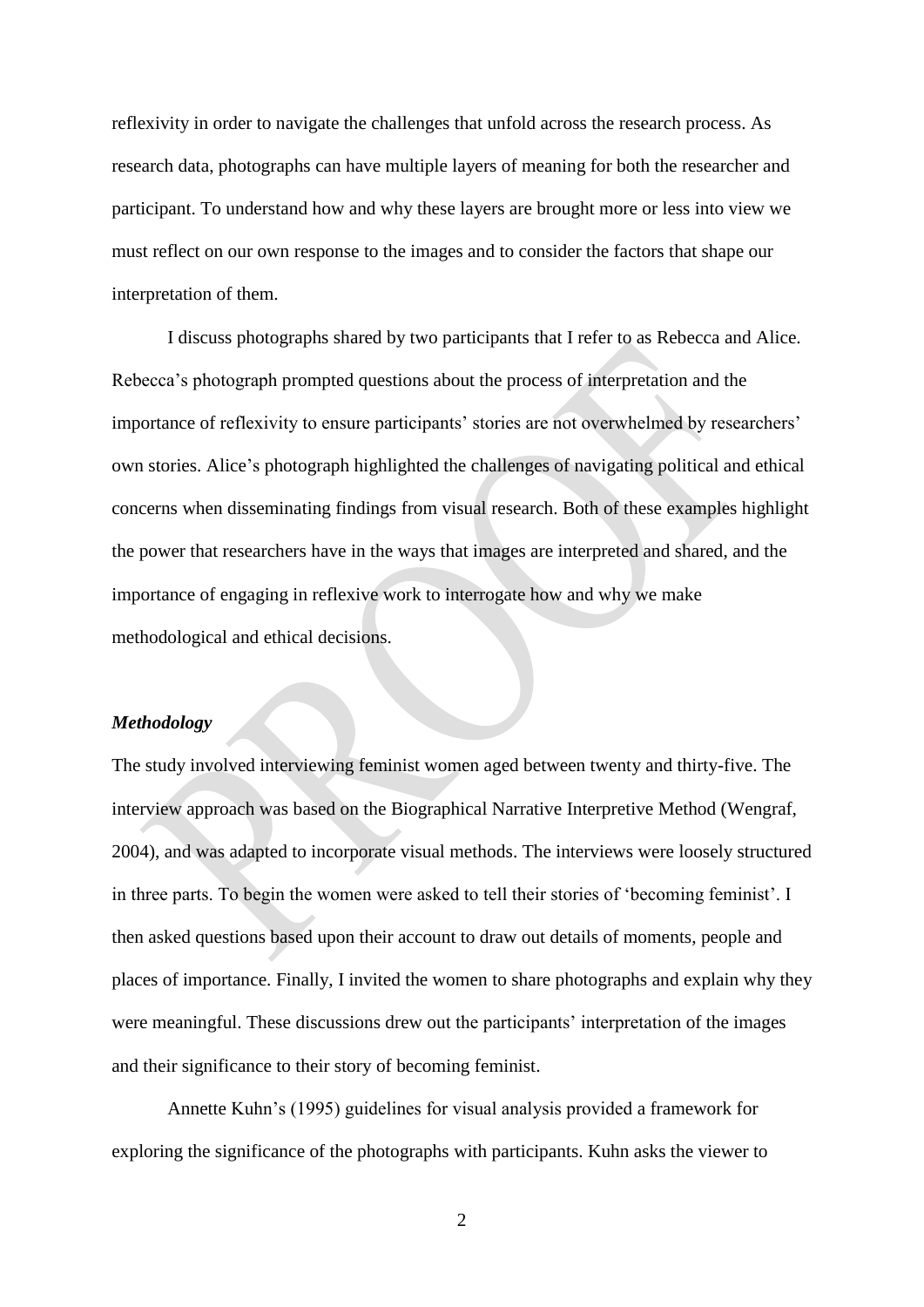consider the feelings they associate with an image, to explore its content, context and means of production and its intended and actual audience. These steps are designed to generate associations to extend the analysis beyond a solely personal response, in order to position the photograph in cultural and historical contexts. Kuhn places photographs at the intersection of the personal and social, illustrating that even these very intimate objects are never wholly personal. The images participants that brought to the interviews ranged from childhood photographs, to images of people, places and events that were recently taken, and so spoke to the ongoing significance of past events in the women's present day personal and political identifications. Participants shared both personal photographs and publically available images and in doing so blurred these boundaries. Publically available, and often familiar images, acquired distinct and personal meanings for the women, whilst their personal photographs took on wider significance when discussed in relation to their feminist politics.

#### *Visual methods*

My use of visual methods was driven by an understanding that the processes of narrating, remembering and forgetting are central to human experience and the development of identity and subjectivity (Lawler, 2007; Plummer, 1994; Middleton and Brown, 2004). Therefore, the ways in which we select, recall and retell our experiences reveal something about processes of meaning-making and the construction of identities (Tamboukou, 2004; Plummer, 1994; Lawler, 2007; Squire, 2005). Visual methods can illuminate this by exploring how objects, such as photographs, mediate and provide some stability to our engagement with the past, offering a point of reference across the fluid and unstable processes of remembering (Middleton and Brown, 2005). The incorporation of photographs into social research recognises that they link us with the past and take on new and shifting meaning when being viewed in the present.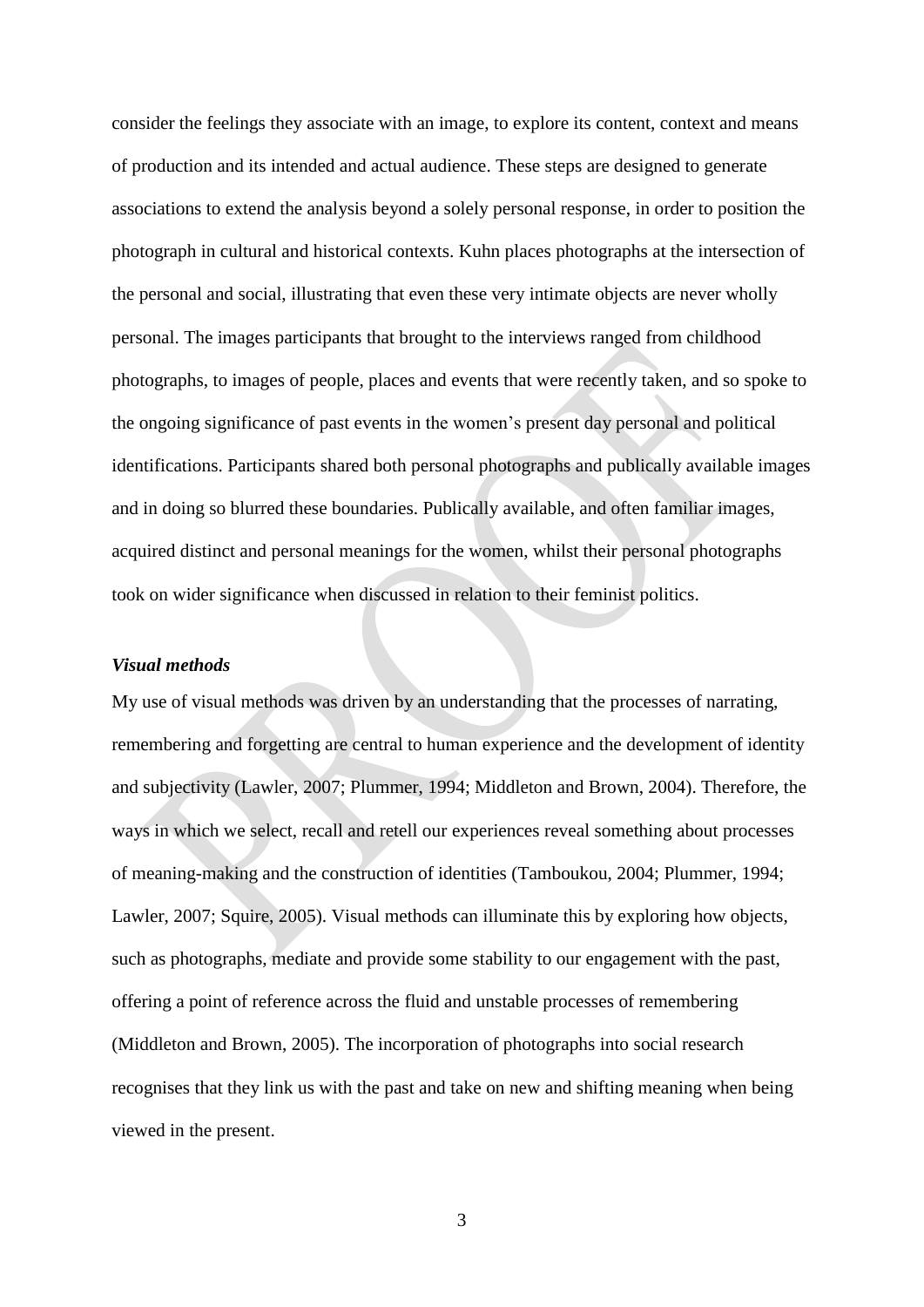Kuhn's (1995) work was instrumental in convincing me to take the visual seriously when researching the relationships and emotional entanglements active in the development of personal and political identifications. In her 'revisionist autobiography' *Family Secrets*  $(1995)$  – a term that signals a critique of autobiography as an individualistic endeavour – Kuhn uses written and visual narrative to explore the relationship between memory and identity. She views the production, content, reception and organization of photographs as a form of narrative expression; photographs, and our readings of them, tell personal, social and cultural stories. Our response to photographs reveals the ways in which we might wish to reorder, retell or 'repair' the past in the present and in this way they negotiate the relationship between past and present. The incorporation of photographs into social research, therefore, acknowledges their significance to the construction of identity and attends to the multiple ways in which narratives and memories are formed and expressed.

In bringing their personal photographs to the interview – ones that have a meaning beyond their story of becoming feminist – the women 'reorder' the stories that these photographs have previously told and bring them to the centre of their feminist becoming. Photographs that might not have explicit or self-explanatory feminist content are displayed in the interview setting to form part of a narrative of becoming feminist. An example of this was the way in which all of the women discussed their mothers and most shared a photograph of them. In the context of the interview these family photographs told feminist stories, yet displayed or discussed elsewhere they might take on different meanings altogether. These maternal images also operate at the intersection between the personal and social, because whilst deeply personal feelings are attached to them, they take on a collective significance for understanding feminist story-telling when considered together. It is by no means a coincidence that so many of the women shared images of their mothers to discuss a topic that is so often articulated in generational and familial terms.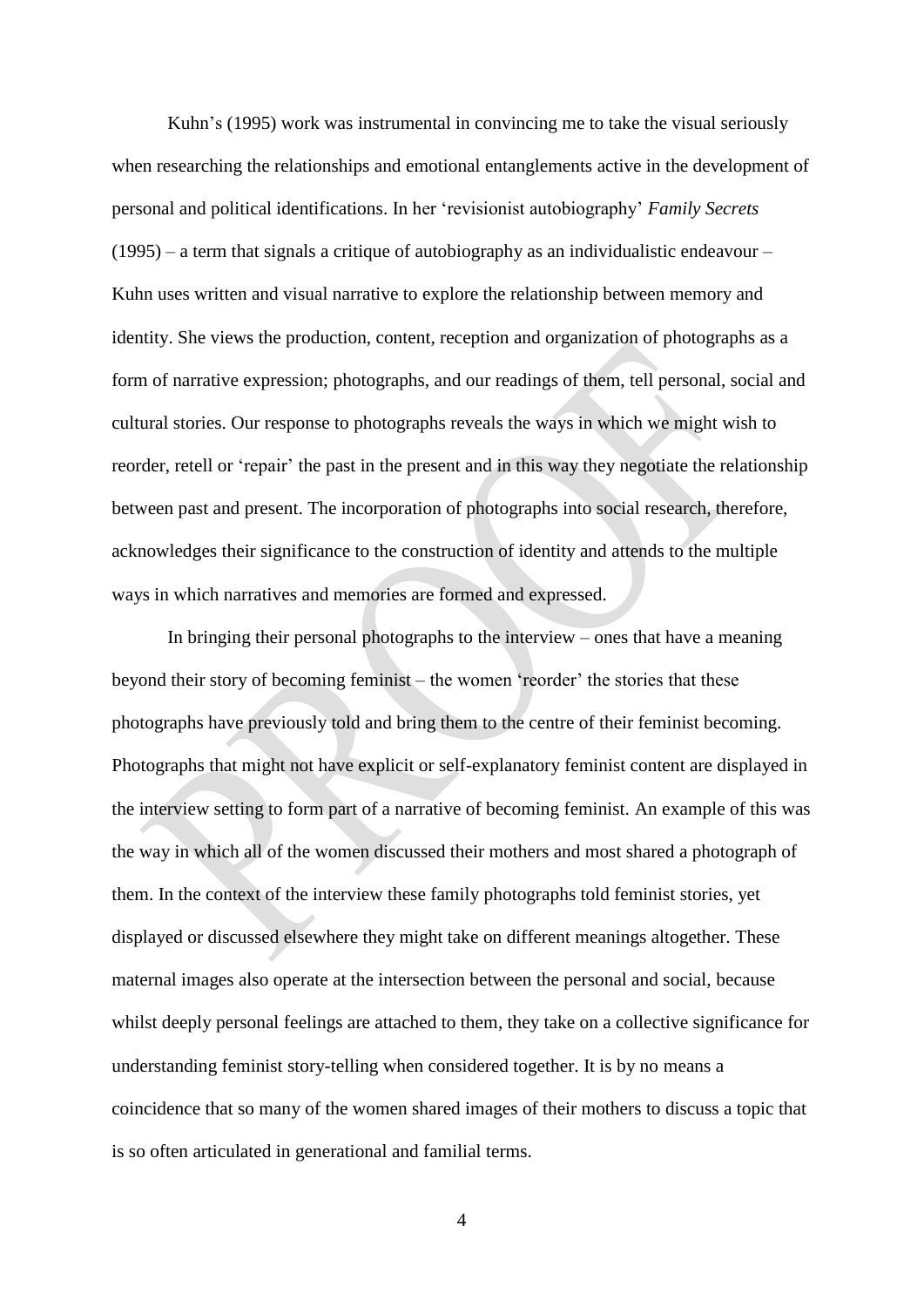This reordering and recasting of past events with new and shifting meaning in the present occurs in any narrative account, but photographs can illustrate this process in a very material way. For example, during the interviews different women sorted and discussed their photographs chronologically, thematically, or affectively. The ways in which the women arranged and handled the images during the interview formed part of the construction of their narrative. The incorporation of photographs into the research method therefore offers possibilities for exploring the layers of meaning an image and its context of display can provoke. Whilst photographs can offer a fascinating means of exploring how identities are configured as we interpret and reinterpret past experiences, they also present methodological and ethical challenges precisely because of the shifting and varied meanings they have the capacity to convey. As researchers, our interpretation of visual data must include consideration of the meaning of the photograph for the participant and how this is shaped by the research context, but also take into account how our own responses to the image shape this interpretation and decisions made about dissemination. Reflexive research practice is essential for managing these different analytic considerations.

#### *Reflexive research practice*

Reflexive research practices illuminate the ways in which the researcher's positioning shapes the research process at every stage. For me, this is an approach that recognises that all research is auto/biographical. This is not just in the sense that as researchers we might pursue topics influenced by our own lives, but that our reading of others' accounts is inevitably filtered through our own experiences (Cotteril and Letherby, 1993). As Pamela Cotteril and Gayle Letherby note: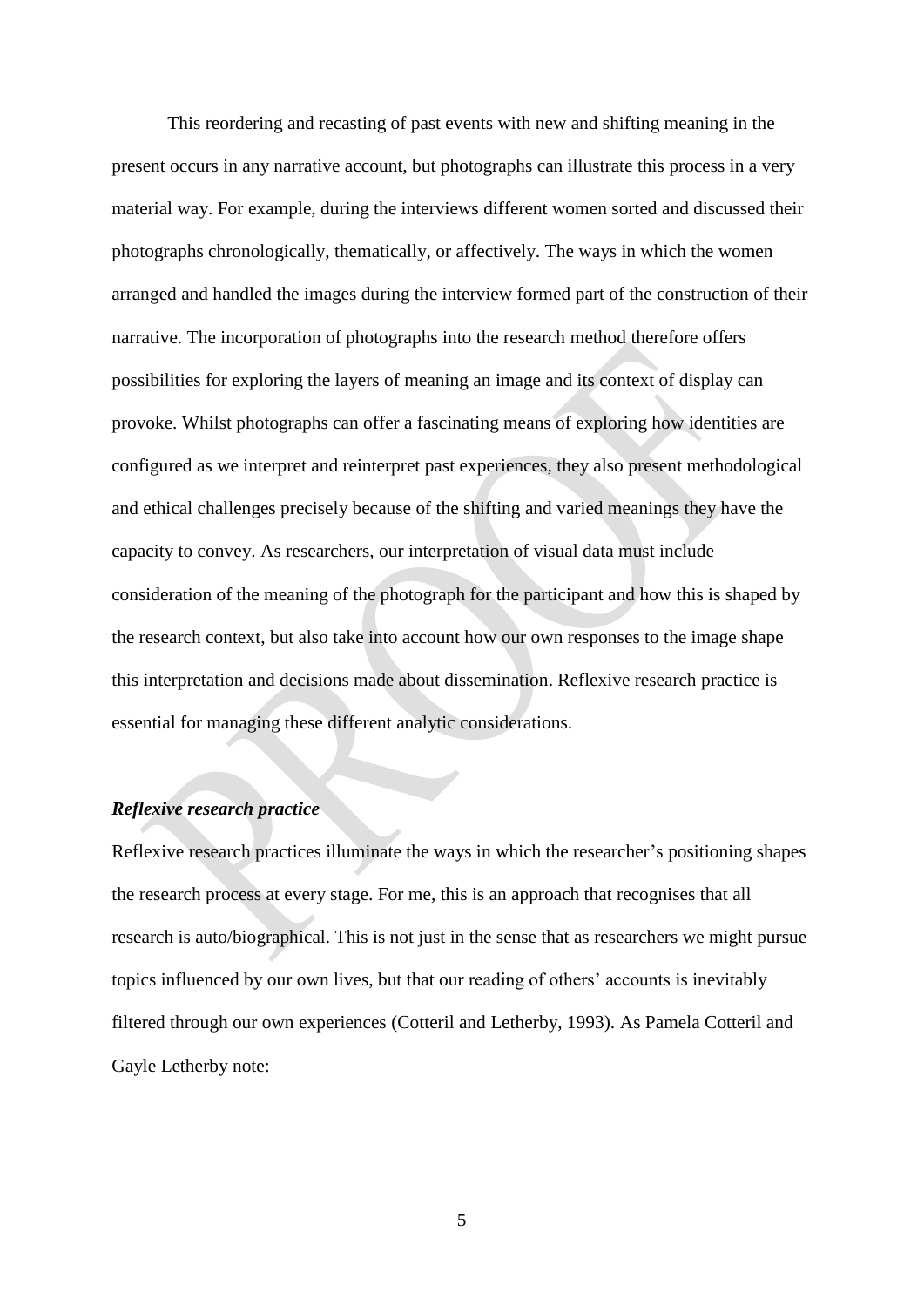We draw on our own experiences to help us understand those of our respondents. Thus their lives are filtered through us and the filtered stories of our lives are present (whether we admit it or not) in our written accounts (Cotteril and Letherby, 1993: 74)

Cotteril and Letherby suggest that the stories we tell about our participants' lives are always understood through the prism of our own stories. Narratives are formed collectively as we draw upon other personal, social and cultural accounts in the construction of our own. Researchers are as much implicated in these processes as anyone else. This does not mean that researchers cannot make knowledge claims – we bring methods and theories to generate and interpret data, and have the vantage point of aggregating personal accounts to discern social and cultural patterns. However, reflexivity should form an essential part of the process of making these claims to highlight how the factors that shape the research process are productive of the conclusion drawn.

Various thinkers have contributed to the epistemological debates that challenge the boundaries between objectivity and subjectivity (Bourdieu, 1990; Letherby, 2014; Rowan and Reason, 1981). Reflexivity is an essential aspect of any position that posits that, whilst there might be such a thing as a material reality, the exploration of it can never be considered neutral. These conversations are much more detailed and nuanced than I have space to develop upon here, but one articulation that I find useful is Letherby's (2014) discussion of 'theorized subjectivity'. Letherby acknowledges that researching, writing and theorising are political endeavours and that drawing attention to and exposing the processes of each is part of ensuring both methodological rigour and ethical practice. Reflexive research should not seek to isolate or eradicate the influence of our auto/biography, even if this were possible, but to draw attention to the ways in which the research process is shaped and formed by it. In adopting this perspective we are able to consider the significance of processes of knowledge production, that is, being explicit about how the decisions we make about research design,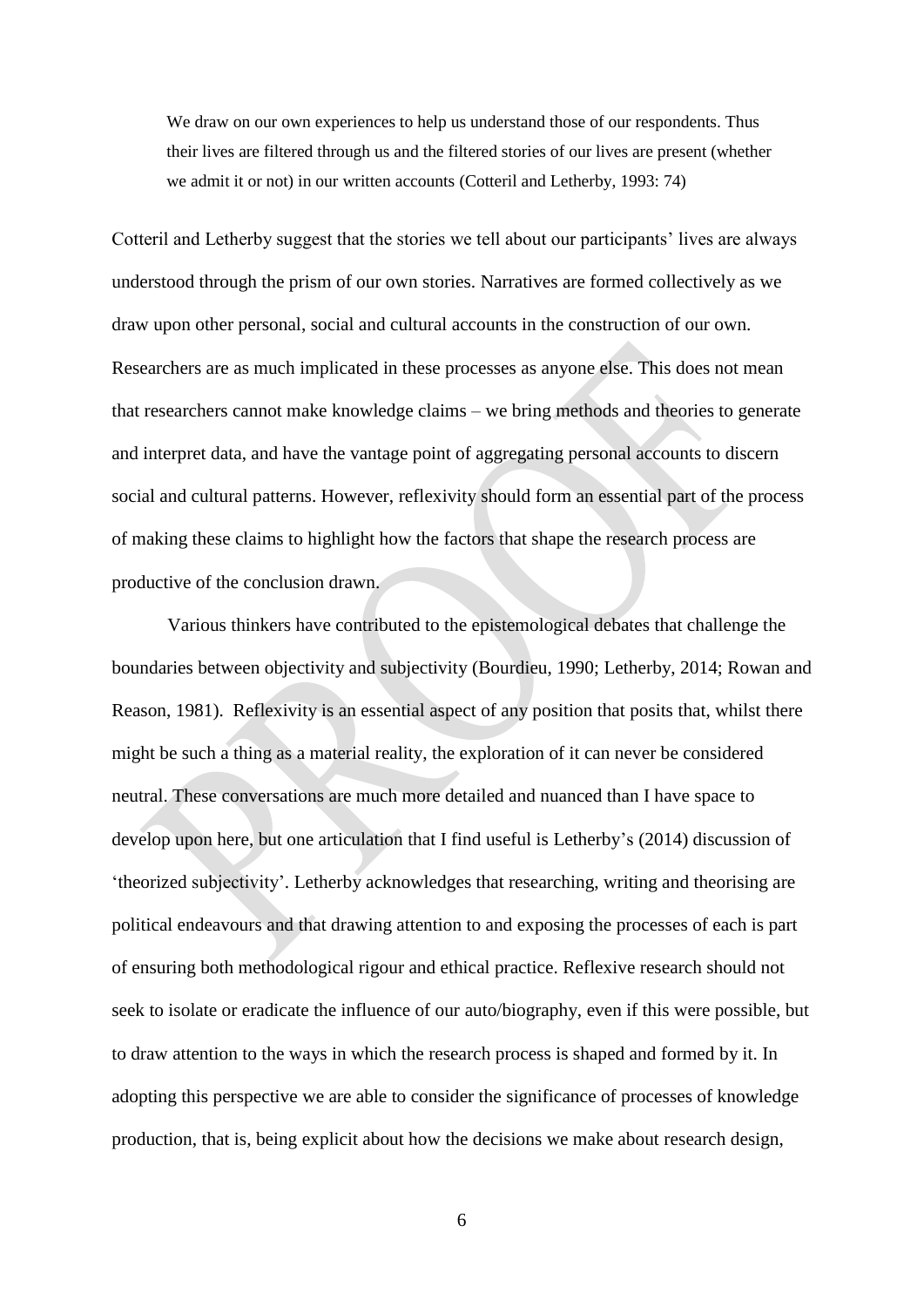data selection, interpretation, and so on, impacts upon the conclusions we draw. It also acknowledges that the auto/biographical position we work from shapes these decisions.

I am a feminist woman and so in researching how women 'become feminist' my own investment in the topic is evident in many ways. While I anticipated that I would identify with many aspects of participants' experiences, there was always a risk of colonising the accounts by reading them from my own white, middle-class perspective. Indeed critical work on the production of feminist histories illustrates that this positioning makes certain (problematic) narratives of feminist history, such as generational inheritance, available and knowable to me in ways that might be different for other women (Henry, 2004). This is a risk in any research process and it is for this reason that reflexive research practice is so crucial. In asking questions about our own positioning as researchers we can consider how this shapes our research. Crucially, it can alert us to points where our own interpretation might overwhelm the voices of our participants. It is the blurring of these boundaries that requires reflection. I do this not to separate my own experiences from my interpretation, but to acknowledge and understand the role my feminist story had in the retelling of others' stories. This goes some way to acknowledging the power dynamics that are at play when, as researchers, we have control of the interpretation of participants' stories.

Whilst reflexivity is critical for all research methods, I found that my participants' photographs often drew my attention in very immediate ways to how my own personal perspectives and experiences were shaping my engagement with their accounts. My responses to these photographs repeatedly reminded me of the necessity of reflexivity for ensuring ethical and rigorous research practice. I turn now to Rebecca and Alice's photographs to illustrate the function of reflexive research practice for exposing the factors that influence our research decisions. Firstly, in my discussion of Rebecca's photograph I consider how reflexivity helped me negotiate the shifting and multi-layered stories that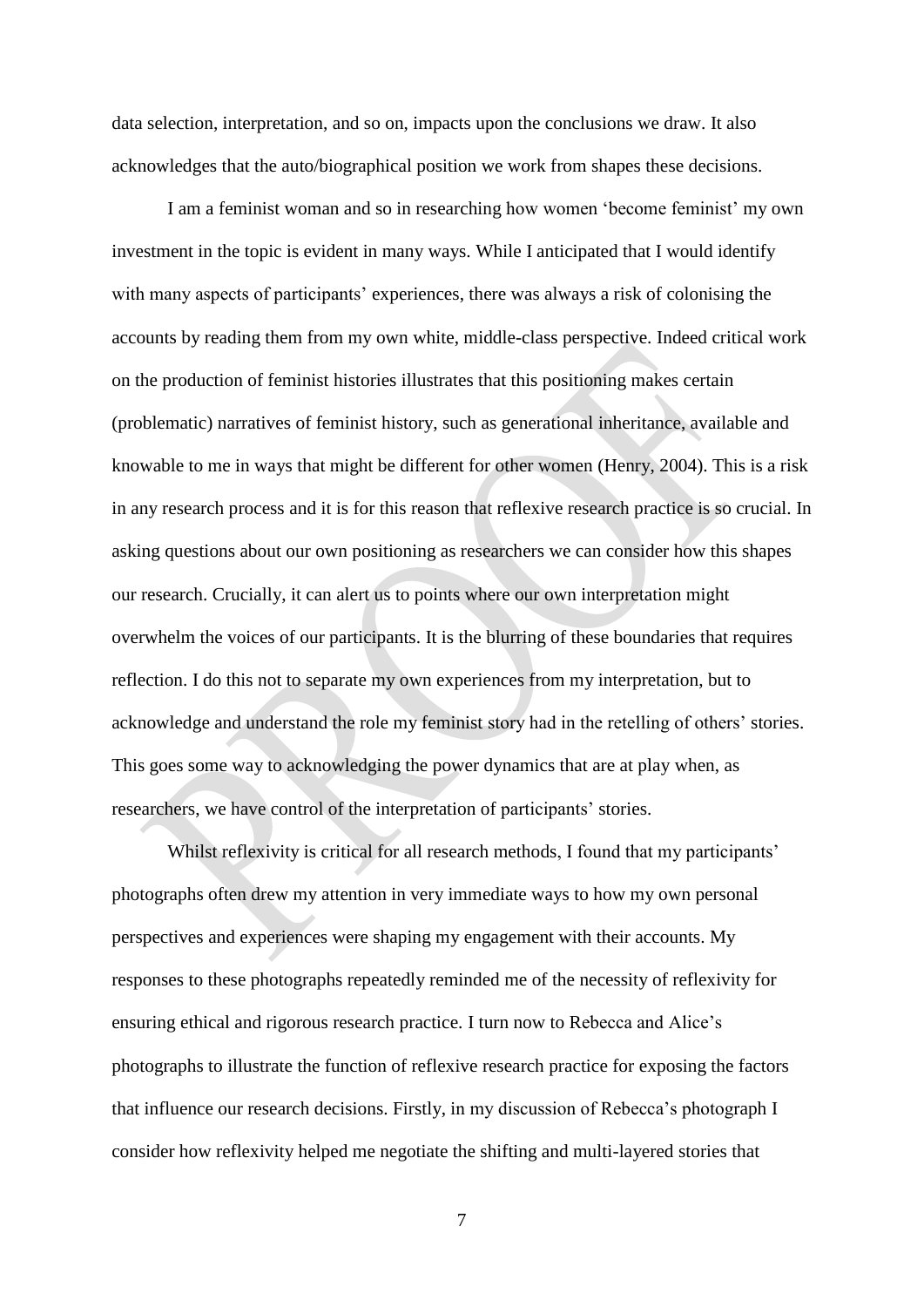photographs can tell and explore the processes and ethics of interpretation. Secondly, I consider the ethical issues that arose when Alice's motivation for sharing two photographs conflicted with my own concern for her wellbeing. Both these issues became apparent through the women's photographs and my response to them. I have chosen to discuss Rebecca and Alice's photographs here because they each exemplify in vivid ways how paying attention to our immediate and affective responses to participants'' accounts can bring our preconceptions, assumptions or discomfort about a research topic and the processes of interpretation and dissemination into view.

#### *Rebecca's photograph*

Like many of the participants, Rebecca's story of becoming feminist had a strong familial and, in particular, maternal narrative. Her parents were politically active and the images and sounds of the political landscape of 1980s Britain featured heavily in memories of her childhood. In particular, Rebecca recalled the 1984-85 UK miners' strikes and marches organised by the UK's Campaign for Nuclear Disarmament. During the interview Rebecca shared photographs, songs and stories from this period. Rebecca's mother was the protagonist in these stories, her prominence strongly suggested that Rebecca's own political activism was inspired by her example.

Rebecca's mother died when Rebecca was just ten. I read Rebecca's affection for the sights, sounds and socialist oppositional politics of the 1980s as placing her in time with her mother. This familial and maternal narrative of becoming feminist was, in part, reproduced and retold through images Rebecca brought to the interview, one of which was of her mother. In the photograph Rebecca's mother is alone, dressed casually in jeans and jumper, with no make-up, smiling as she leans against a dry stonewall. The photograph was taken in the early 1980s. Explaining its significance, Rebecca said: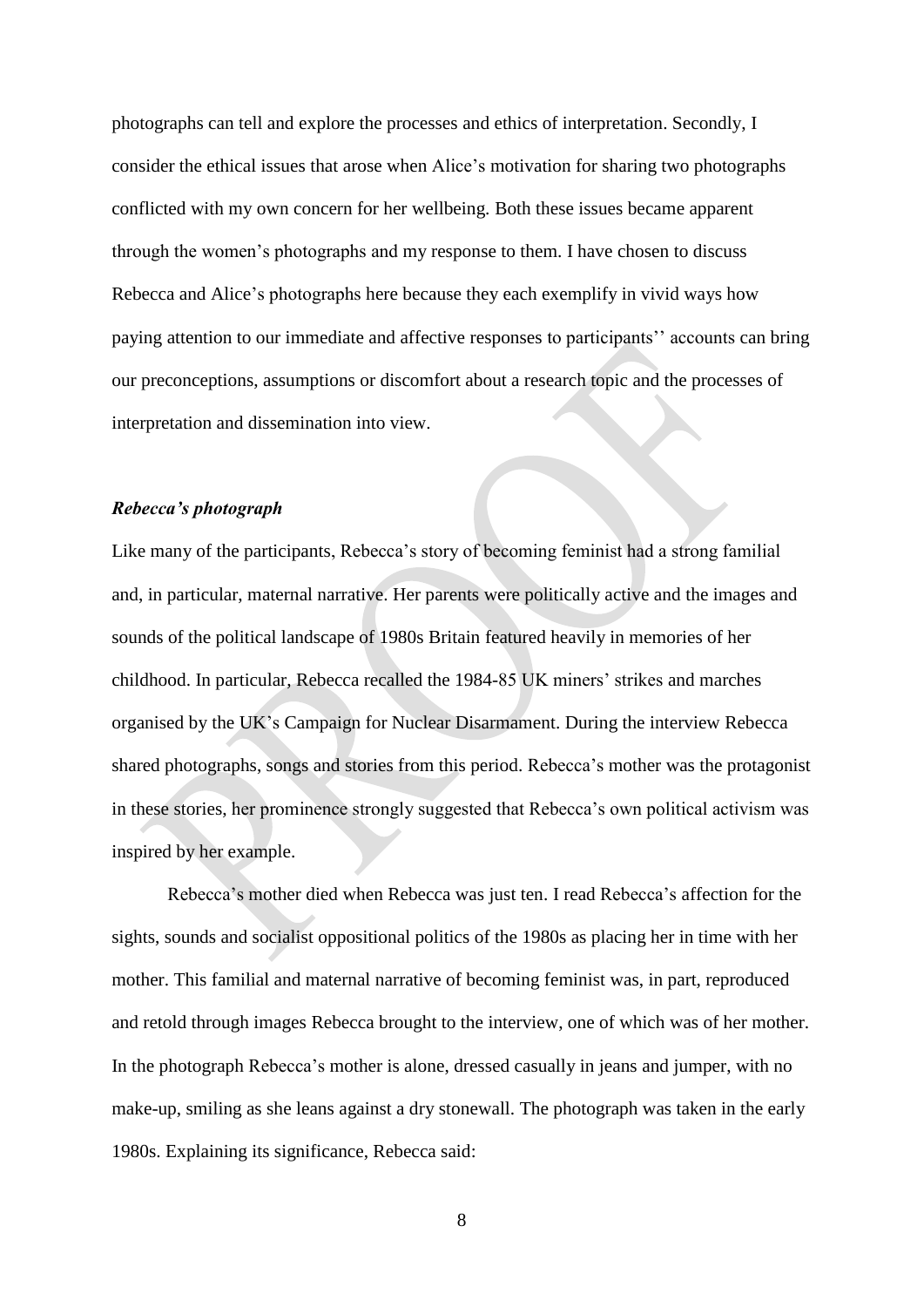We never got to know each other as, you know, as you do as a teenage girl with your mum, or as a young woman, and also because I look like her, but, I have the same kind of mannerisms as her and that reminds me of me.

Rebecca recognises herself in the photograph and maintains a relationship with her mother through it. Her extended discussion of her mother emphasised the embodied markers by which, as a child, Rebecca 'knew' her mother was a feminist. These included wearing casual clothes and no make-up and other aspects that might be considered antithetical to the stereotypical markers of femininity. In recognising herself in this photograph, Rebecca perhaps also saw herself as feminist. Rebecca's narrative of becoming feminist is embedded in the politics of her childhood and in particular the association of political activism with her mother. I read her feminist identity as one that offered her a means of identifying with and staying close to her mother.

My own reaction to this photograph when I saw it during the interview illustrated how, as researchers, we interpret and shape participants' stories through our own experiences. When I first saw Rebecca's photograph I noted her mother's striking similarity to my own feminist aunt. In my viewing, I recognised the photograph, and the female, familial, feminist history it speaks to, as my own. My initial reading of Rebecca's photograph highlighted the importance of reflexive research practice. It indicated how I might expect Rebecca to read the image herself and how my interpretation of her account was intertwined with my own feminist story. Cox et al (2014) refer to the "fuzzy boundaries" between researcher and participant that can be associated with visual methods. Whilst they consider in particular the blurring of roles when both researcher and participant are invested in the *creation* of visual products, the interpretation of the visual in my research exposed 'fuzzy boundaries' between our stories. The immediacy of my affective response to the photograph brought this fuzziness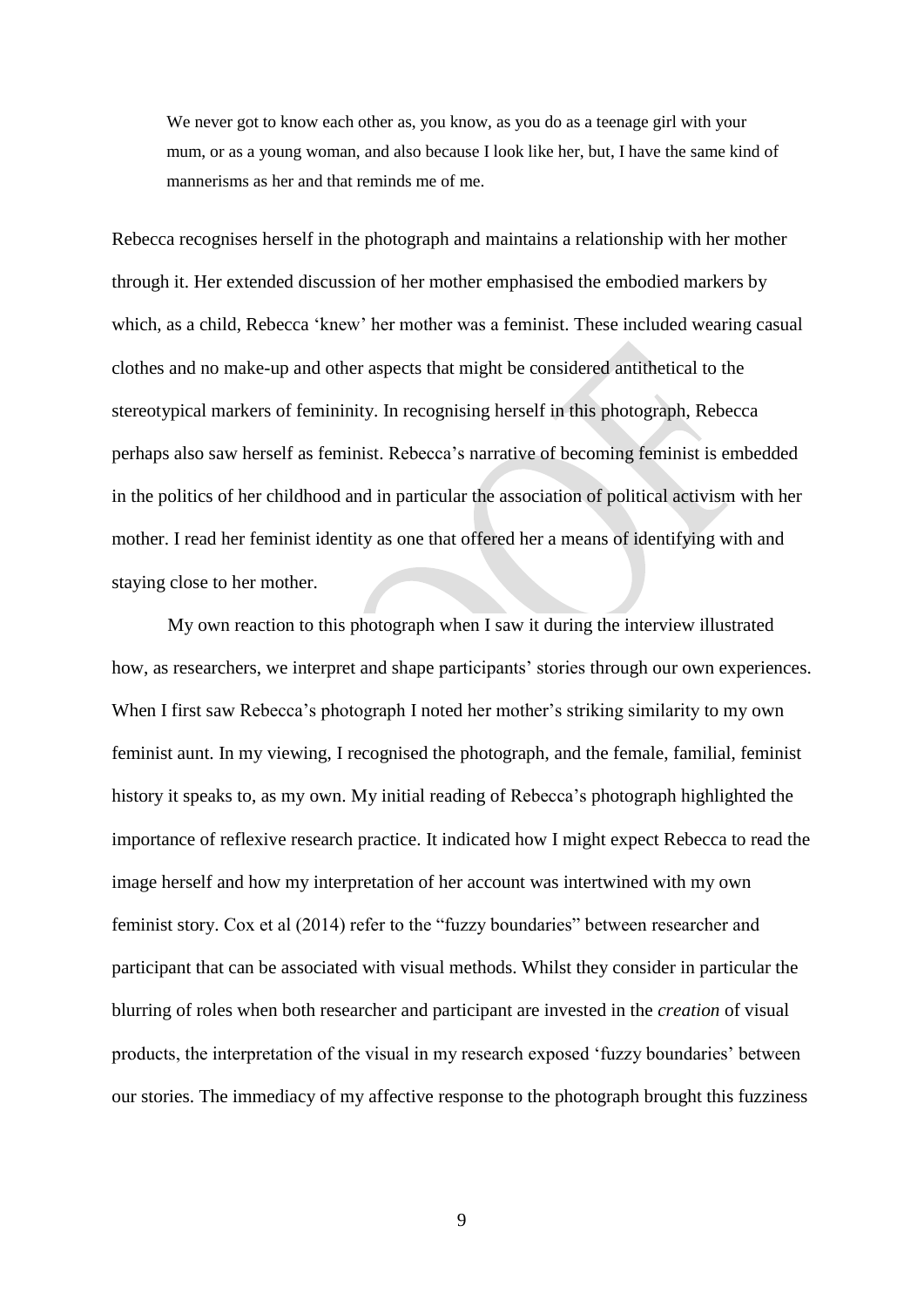to light in a very visceral way. It was in this moment of viewing that my investments in and preconceptions of the topic were revealed.

The incorporation of personal photographs into social research has the potential to venture into what Boydell et al (2012: 10) term 'dangerous emotional terrain'. They suggest that artistic modes of representation have an 'emotional proximity and persuasiveness' (11) that can unsettle and trouble participants. Visual methods offered a form of data that, because of its emotional intensity, was likely to provoke reactions in both Rebecca and myself. In this instance my affective response to Rebecca's image – the feeling that it was *my* family photograph – alerted me to the influence of my own experiences on my interpretation. It prompted me to consider whether I was placing the familial and, in particular the maternal, at the centre of her feminist becoming because of the ways in which her images echoed in my own memories. This pushed me to question and challenge the focus of my analysis, and produced a more rigorous and justifiable interpretation.

Rebecca's photograph alerted me to the significance of my own feminist story in my interpretation of hers and drew attention to my investment in one of the stories the photograph told: that of a female, familial, feminist heritage. In this case the generational narrative that is given prominence in Rebecca's account, was partly due to my own identification with the narrative. In exposing the ways in which interpretation is situated and specific, reflexivity served to push the analysis forward. In this example, without denying the importance of the maternal in Rebecca's account, I was obliged to reconsider its complexities and the ways in which other aspects of her narrative disrupted its dominance. Reflexive practice was critical for avoiding telling a final and authoritative story about Rebecca's feminism and, rather, offering an interpretation that was formed by various personal, political, methodological and theoretical positions.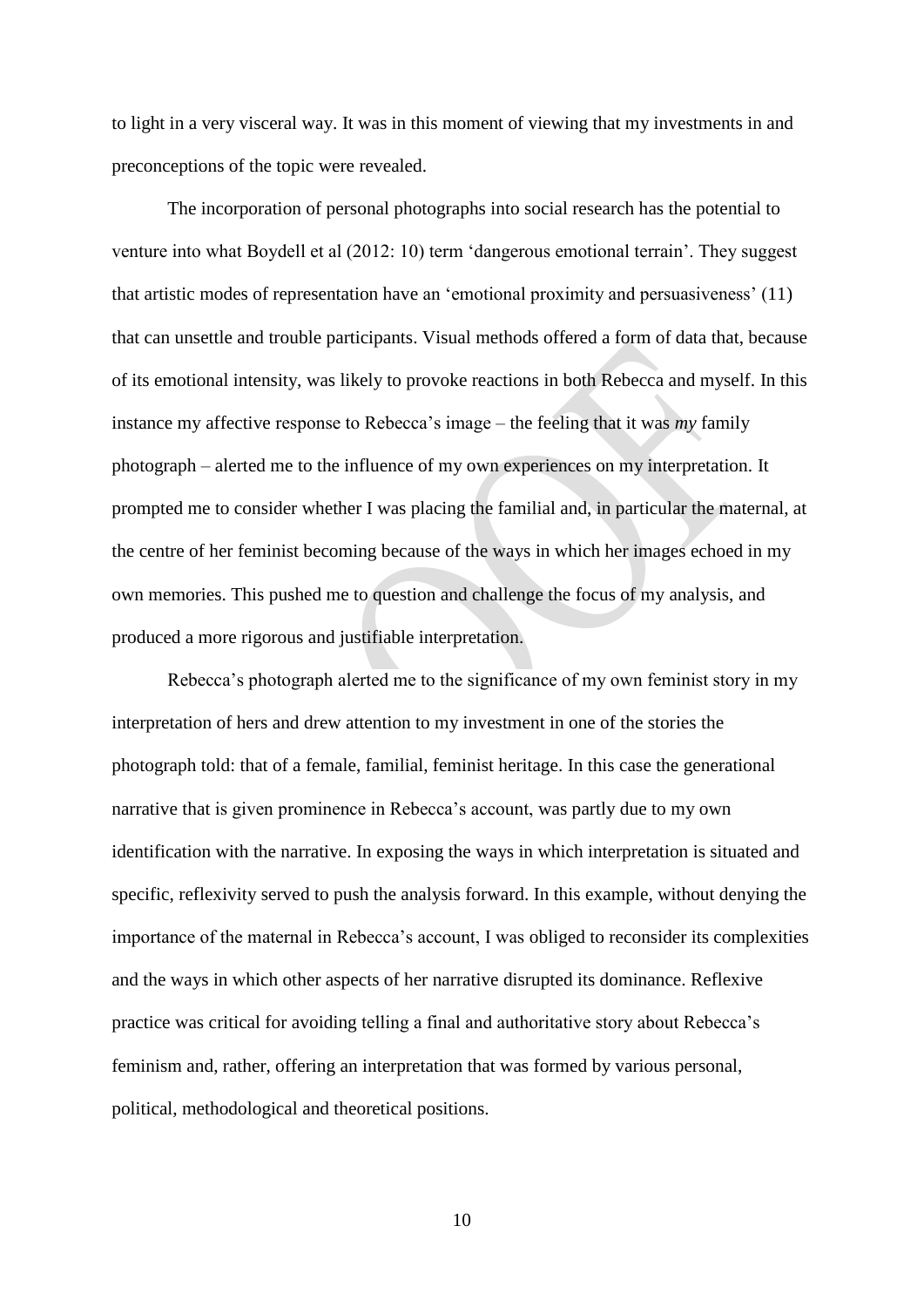#### *Alice's photograph*

My second example is concerned with the importance and usefulness of reflexivity for thinking about the factors that influence the dissemination of participants' photographs. Assuming a participant has given consent for the photograph to be reproduced, decisions about dissemination might be based on the image's relevance to an analytical point. However, my response to some of Alice's photographs illustrated that, beyond this, there are other factors at play in this decision making process.

Alice brought a number of personal photographs to the interview that documented periods of gaining and losing weight and suggested relationships to her sexuality, femininity and feminism. She used these images to disrupt and challenge dominant ideals of feminine beauty and to tell a story of becoming feminist as something that helped her resist pressure to conform to these norms. Her discussion centred around two photographs. The first was an image of Alice standing in her underwear, with one foot on a chair as she adjusts her stocking. The photograph was taken by a professional photographer as part of a series that also featured a former girlfriend. The second image was taken some years later for an informal photoshoot with a friend. It was intended for a calendar that was never printed. It showed Alice, sitting on a bed, looking directly into the camera and smiling. She is naked in the photograph, although the viewer cannot see the detail of her body due to her pose and dark lighting. In the second image Alice has gained weight and her discussion of it suggested that she was using it to defy the coupling of slimness and attractiveness.

Guided by the work of Rose Wiles et al (2008), I offered participants different levels of consent for their photographs. These ranged from images being discussed but not reproduced, to being reproduced in full. Alice gave the highest level of consent for both these images, agreeing to them being reproduced in full in presentations and publications. In the context of her discussion of "fat positivity" (Cooper, 2010), Alice's consent for the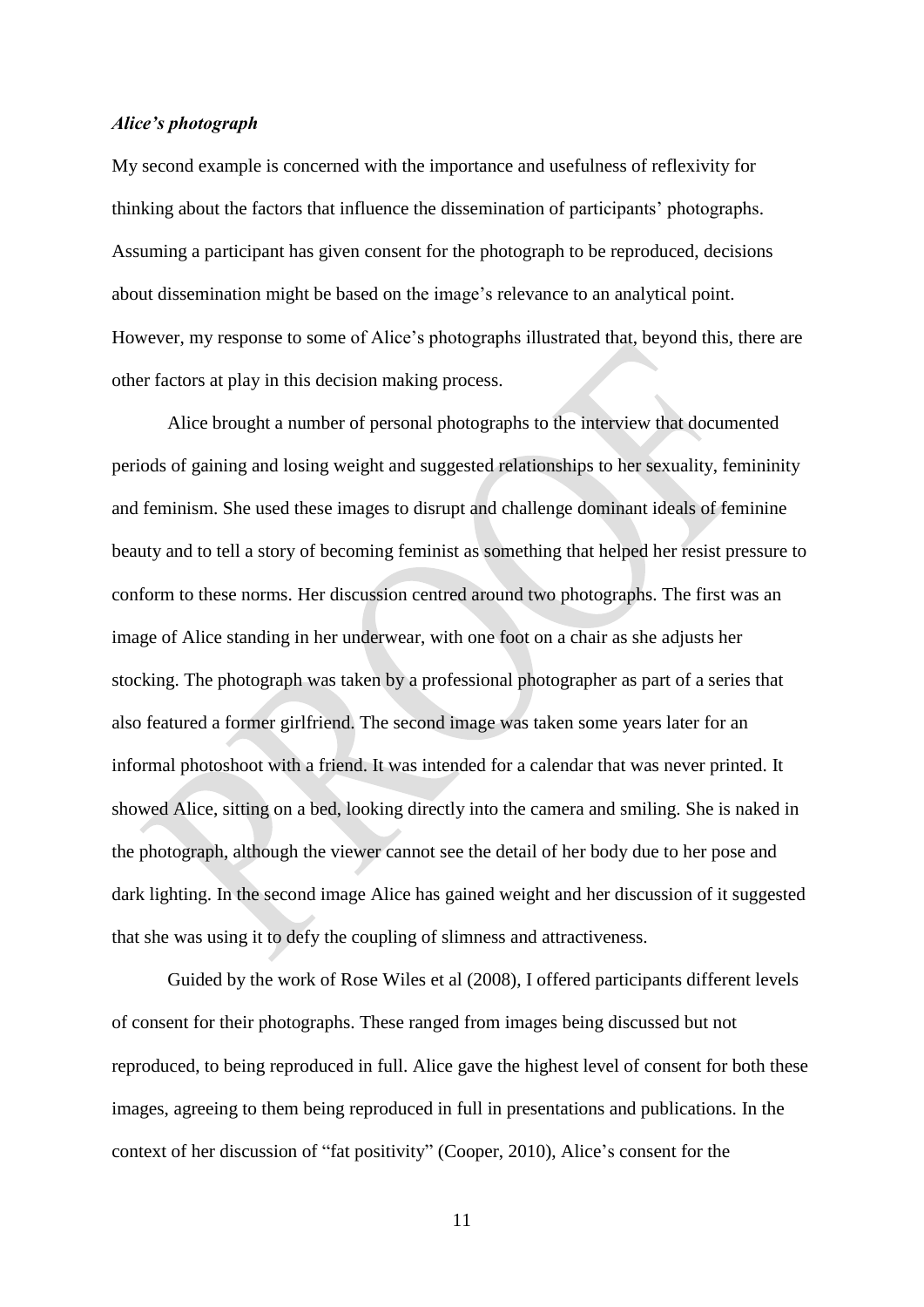reproduction of the second image was driven by her feminist politics. However, despite Alice giving full consent for these photographs to be reproduced, I have felt uncertain and uncomfortable about doing so. In part, this unease reflects concerns that Alice might come to change her mind about sharing the images, and this is a concern that can be addressed by a staged consent process as suggested by Cox et al (2014). The intimacy of the images, however, meant that I was unsure about reproducing them even with contingent conditions for consent.

This conflict between Alice's consent and my own unease with the reproduction of her photographs raised questions about the reasons for this. When images are shared with wider audiences, participants might have little control over the context in which they are displayed or how they are interpreted. The generation, sharing and distribution of images can evoke unexpected emotional responses, perhaps particularly when the images depicted are intensely personal and intimate. I was concerned that Alice might feel exposed if the images were shared and so regret giving consent. I was also concerned that she would be subject to judgement by different viewers and audiences. This is despite at least one of the images originally being intended for publication as part of a calendar. This calendar was not published because of difficulties with printing, rather than reluctance from the subjects. There were, therefore, numerous indicators that Alice was willing and enthusiastic for the photograph to be published in some context.

Alice had explicitly political intent in bringing the images to the interview and giving permission for them to be shared. In wanting to take account of the possibility of Alice changing her mind about sharing the photograph, I was also undermining her reason for giving full consent—that is to challenge, question and disrupt popular and heteronormative notions of 'beauty'. To exclude the images when she had been so enthusiastic about their inclusion, could contribute to and imply the shaming of the fat female body that she was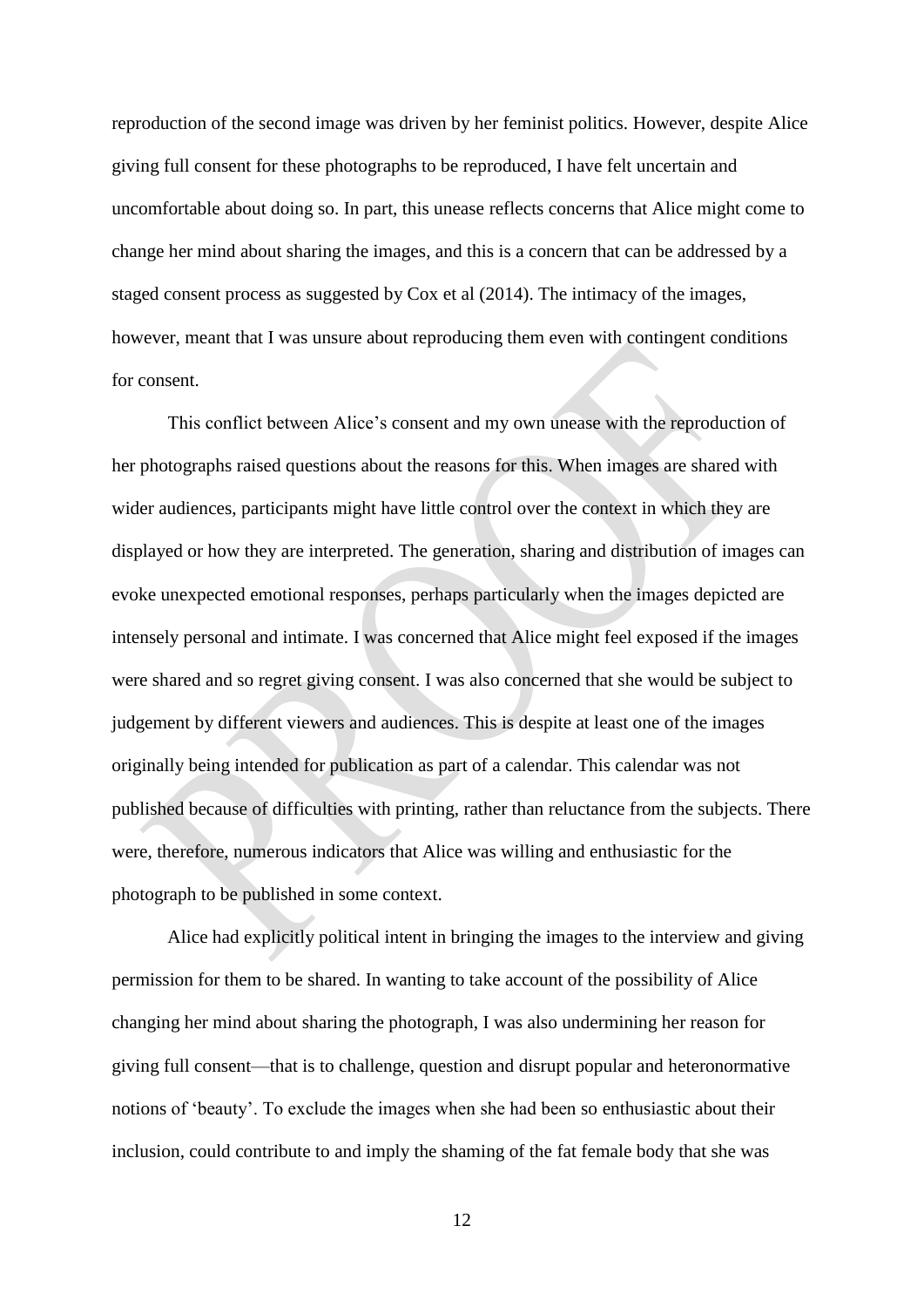resisting by sharing them. It also highlighted the power dynamics that were active in our relationship because, as the researcher, I had the power to make the final decision about how a photograph would be shared, within the parameters of the consent awarded by Alice. In the case of Alice's image, I draw on this power to undermine her own intention for the distribution of the image, albeit out of concern for Alice.

My reluctance to share the photographs highlighted a tension between an ethical obligation to protect participants, but also to offer them a platform to tell their stories. In Alice's case, to refuse to reproduce the photographs would deny her the opportunity to use her participation as a form of political action. Choosing not to reproduce the images in the context of a research project that is concerned with the development of a political consciousness, therefore, might seem contradictory. However, Alice's discussion of beauty norms and body image revealed that she was by no means immune to the social pressures to conform to beauty standards. Her resistance to these pressures was a daily struggle; she described an ongoing and transforming relationship to her body that, she acknowledged, required her to use various strategies to maintain a positive body image and challenge hegemonic notions of beauty. The sharing of these photographs might have been one such strategy, which perhaps made my reluctance to do so even more problematic. But it was a reluctance that was, in part, prompted by a sense, or assumption, of Alice's vulnerability in the face of societal pressures.

I was also aware of the different degrees of control that Alice and I had over how the research would be disseminated. As researchers we have the privilege of making decisions across time and dependant on context, in ways that are not always possible for participants. One possibility for managing this is to allow participants to reassert or withdraw consent at different stages and so acknowledge that their feelings about consent can change. However, as I discovered through Alice's photographs, it is difficult to always account for, or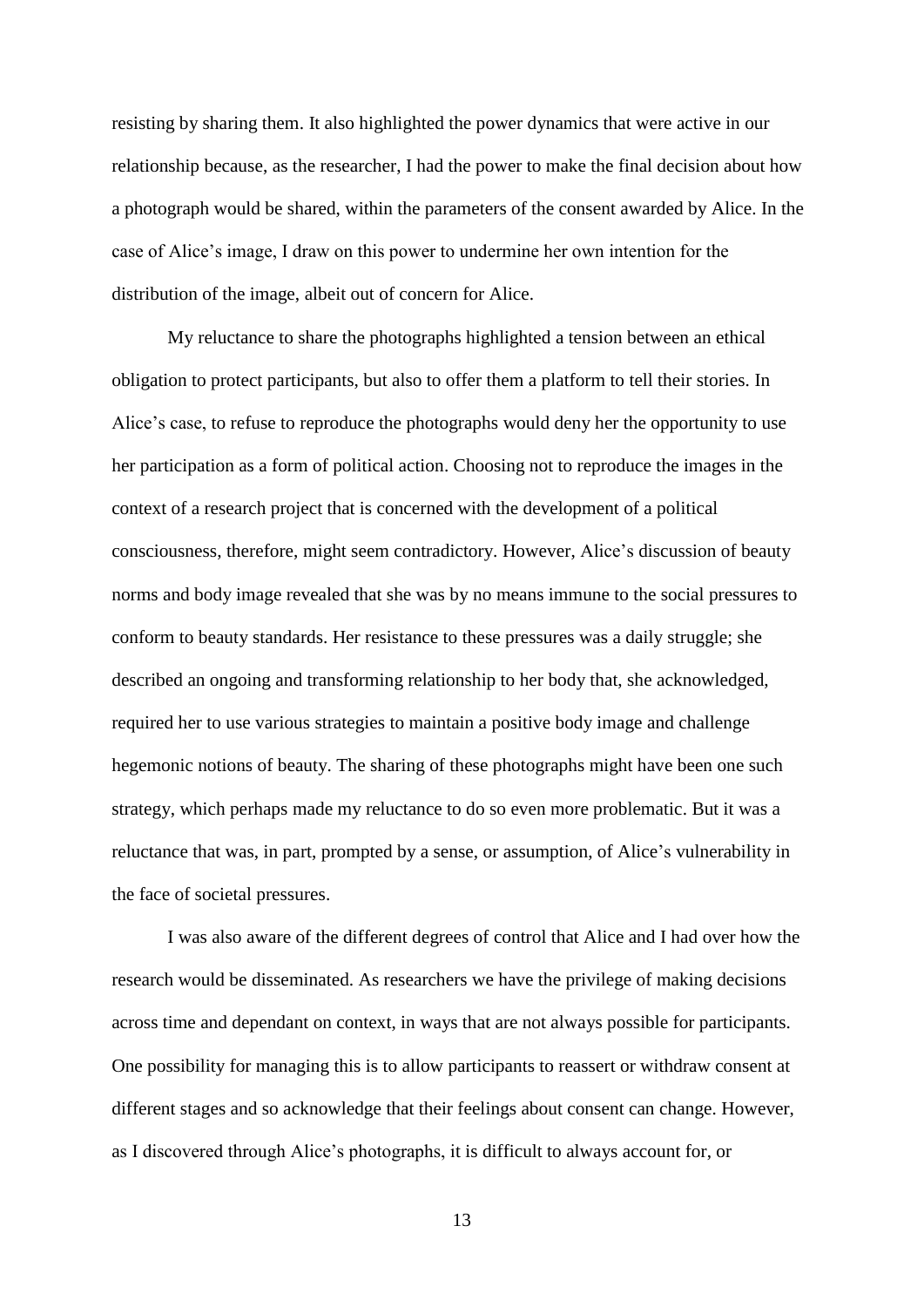adequately respond to, our *own* feelings about participants' images. The choices made about dissemination, therefore, go beyond the procedural issue of consent (Guillemin and Gillam, 2004) but take into account our feelings and concerns about dissemination, as well as what we might infer about our participants' sensitivities and vulnerabilities, even when they have given consent.

I chose not to reproduce the image here because it is not necessary for making an analytical point. I did decide to include the image in the thesis for which this research was carried out, but included with it a reflection on the reasoning for this. It felt more ethically problematic to not take seriously Alice's reasons for sharing the image and its importance to her story of becoming feminist, than to maintain an anonymity that she had not expressed a desire for. There are tensions between wanting to protect Alice and potentially undermining her autonomy and these cannot be erased and must be addressed through careful consideration given to the sharing of images in each particular instance. Where the photograph is important to the analysis, I foresee it being more appropriate to share it than not. However, it is likely that a level of discomfort or hesitancy in doing so will remain.

#### *Incomplete resolutions*

Visual methods can present distinct ethical challenges (Cox, 2014; Wiles, 2008). Many of these challenges unfold across the research process and cannot be contained or managed by formalised ethics procedures (Guillemin and Gillam, 2004). Likewise, there is no clear resolution to the kinds of challenges I have discussed in this chapter, but reflexive research practice does offer ways of exploring and navigating the issues that are raised (Guillemin and Gillam, 2004). Reflexivity is essential for addressing ethical issues that emerge in practice and visual methods can offer valuable opportunities for engaging in this important reflexive work. Reflexive research draws attention to our research choices; there are avenues of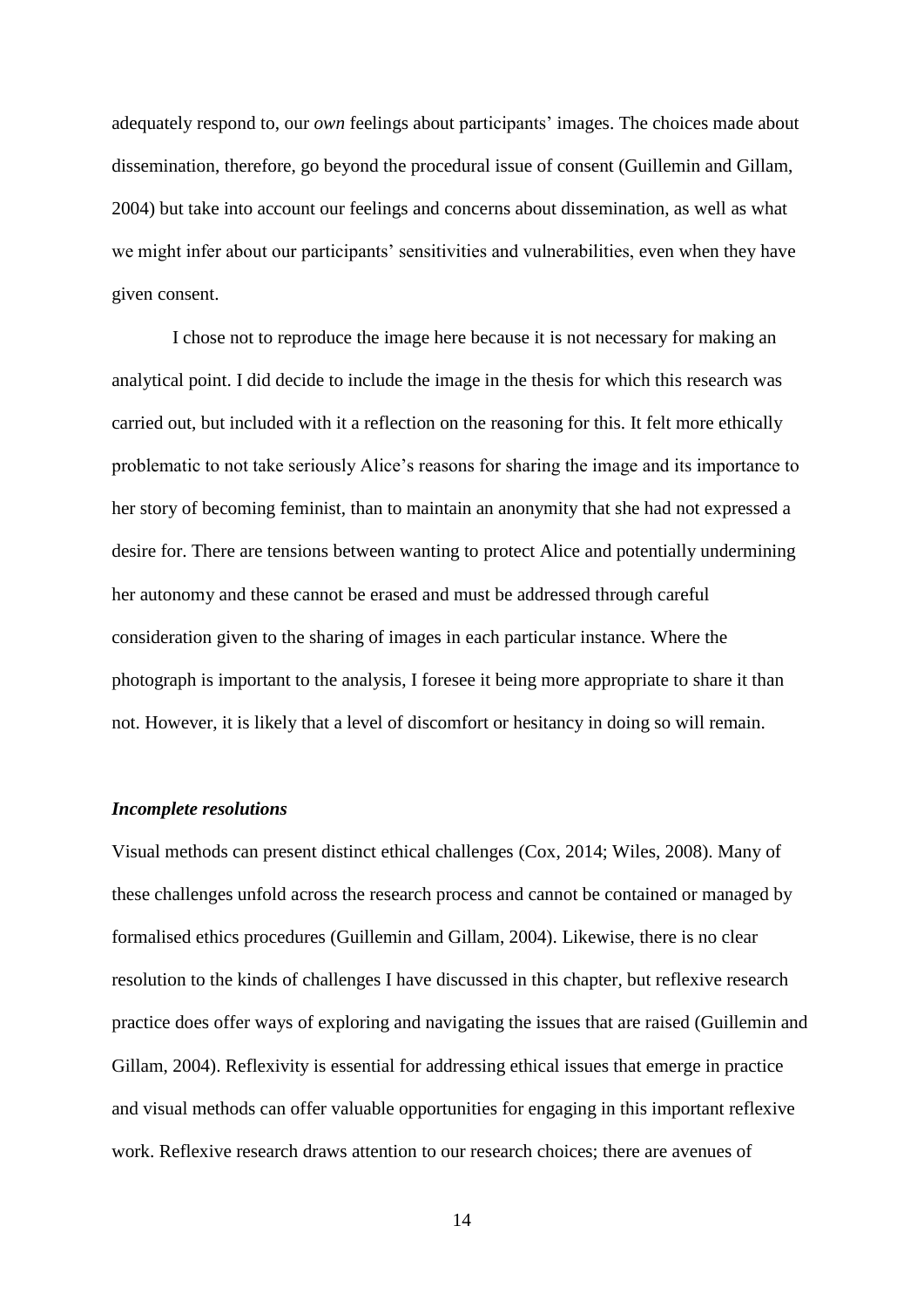interpretation that we might be more or less inclined to pursue, stories to which we pay more or less attention, and positions from which we approach and interpret data. It is vital that these are explored, illuminated and questioned as part of ethical and rigorous research.

Kuhn (1995) emphasises the importance of paying attention to our thoughts, feelings and responses to photographs as a means of understanding the stories they tell. In a research context, this can involve thinking carefully about how the photograph might be understood and experienced differently by researcher and participant. Kuhn offers an approach to working with visual data that is part of a tradition of auto/biographical and reflexive feminist research (Cotterill and Letherby, 1993; England, 1994; Letherby, 2012). Visual methods offer ample opportunity for engaging in this important reflexive work and illuminate the various dynamics that are active in the research process.

# *References*

Bourdieu, Pierre. 1990. *The Logic of Practice*. Stanford: Stanford University Press.

- Boydell, Katherine M., Tiziana Volpe, Susan Cox, Arlene Katz, Reilly Dow, Fern Brunger and Janet Parsons. 2012. "Ethical challenges in arts-based health research." *International Journal of the Creative Arts in Interprofessional Practice* 11.
- Brookfield, Helen., Brown, Steven., and Paula Reavey. 2008. "Vicarious and Post-memory Practices in Adopting Families: The Re-production of the Past through Photography and Narrative." *Journal of Community and Applied Social Psychology* 18 (5): 474- 491.
- Cooper, Charlotte. 2010. "Fat Studies: Mapping the field," *Sociology Compass*, 4 (12): 1020- 1034.
- Cotterill, Pamela, and Gayle Letherby. 1993. "Weaving stories: Personal auto/biographies in feminist research." *Sociology* 27(1): 67-79.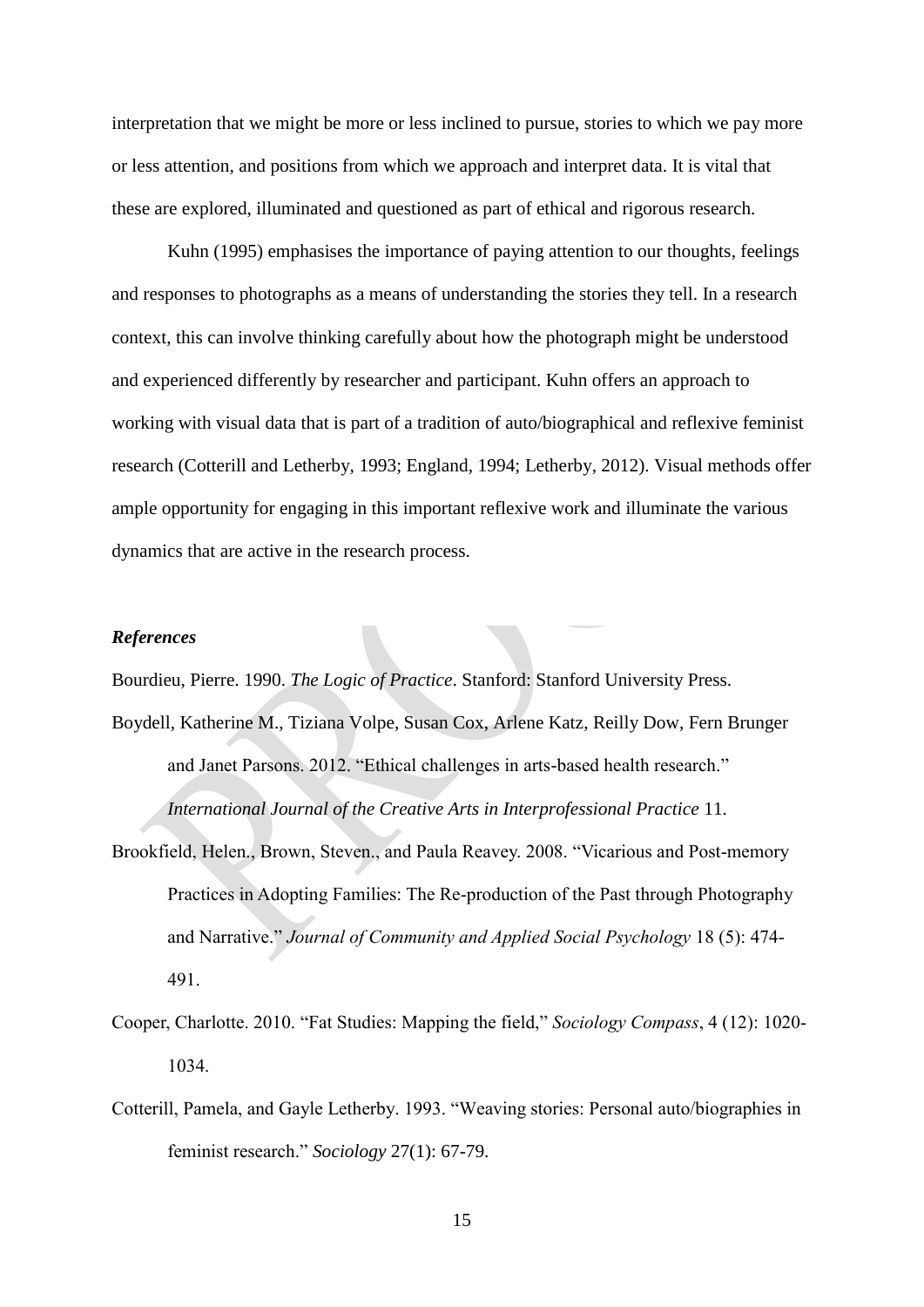- Cox, Susan., Drew, Sarah., Guillemin, Marilys., Howell, Catherine., Warr, Deborah and Jenny Waycott. 2014. "Guidelines for Ethical Visual Research Methods." *Melbourne Social Equity Institute*. Accessed ht tp://vrc. org. au/guidelines-for-ethicalvisualresearch-methods Sep. 2015.
- Del Busso, Lilliana. 2011. "Using photographs to explore the embodiment of pleasure in everyday life." In *Visual methods in psychology: Using and interpreting images in qualitative research* edited by Paula Reavey, 43-54. London: Psychology Press.
- England, Kim. 1994. "Getting personal: Reflexivity, positionality, and feminist research." *The Professional Geographer* 46 (1): 80-89.
- Guillemin, Marilys and Lynn Gillam. 2004. "Ethics, Reflexivity, and 'Ethically Important Moments' in Research." *Qualitative Inquiry* 10 (2): 261-280.
- Henry, Astrid. 2004. *Not My Mother's Sister: Generational Conflict and Third Wave Feminism*. Bloomington: University of Indiana Press.
- Kuhn, Annette. 1995. *Family Secrets: Acts of Memory and Imagination*. London and New York: Verso.

Lawler, Steph. 2007. *Identity*. London: Polity.

- Letherby, Gayle. 2012. "Theorised objectivity." In Objectivity and Subjectivity in Social Research. Gayle Letherby, John Scott, and Malcolm Williams, 79-102.London: Sage.
- Middleton, David and Steve Brown. 2004. *The Social Psychology of Experience: Studies in Remembering and Forgetting*. London: Sage.
- Plummer, Kenneth. 1994. *Telling Sexual Stories: Power, Change and Social Worlds*. London: Routledge.
- Reason, Peter and Rowan, John (eds.). 1981. *Human Inquiry: A Sourcebook of New Paradigm Research*. Chichester: John Wiley.